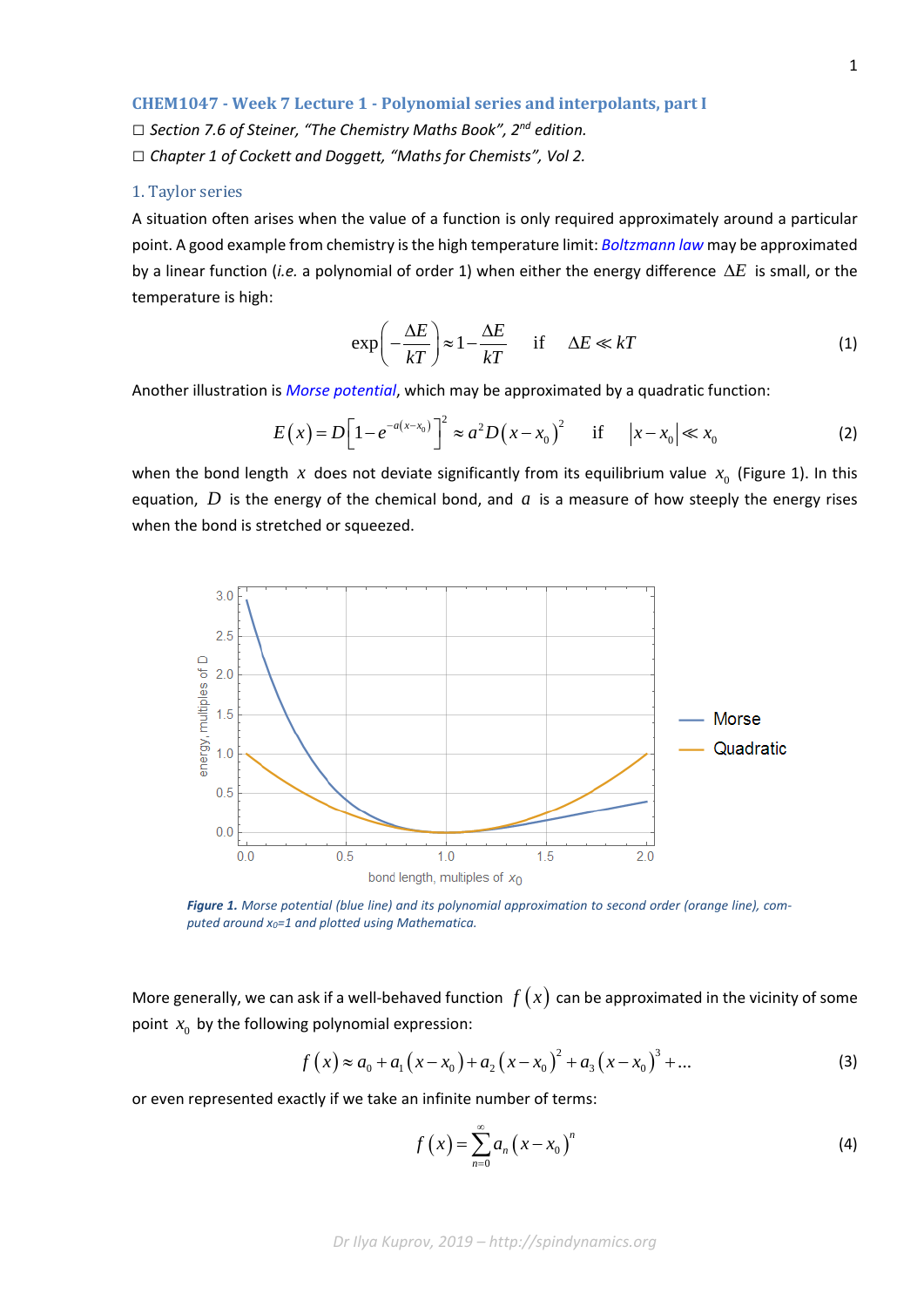Such a representation is called *[Taylor series](https://en.wikipedia.org/wiki/Taylor_series)*, after *[Brook Taylor](https://en.wikipedia.org/wiki/Brook_Taylor)* who proposed it in 1715. The coefficients  $a_n$  may be obtained by sequential differentiation of both sides of Equation (4):

$$
f(x) = a_0 + a_1(x - x_0) + \dots \implies f(x_0) = a_0 \implies a_0 = \frac{f(x_0)}{0!}
$$
  

$$
f'(x) = a_1 + 2a_2(x - x_0) + \dots \implies f'(x_0) = 1 \cdot a_1 \implies a_1 = \frac{f'(x_0)}{1!}
$$
  

$$
f''(x) = 2a_2 + 6a_3(x - x_0) + \dots \implies f''(x_0) = 1 \cdot 2 \cdot a_2 \implies a_2 = \frac{f''(x_0)}{2!}
$$
  

$$
f'''(x) = 6a_3 + 24a_4(x - x_0) + \dots \implies f'''(x_0) = 1 \cdot 2 \cdot 3 \cdot a_3 \implies a_3 = \frac{f'''(x_0)}{3!}
$$
 (5)

where *n*! (pronounced "*[n factorial"](https://en.wikipedia.org/wiki/Factorial)*) is a shorthand for  $1 \cdot 2 \cdot 3 \cdot ... \cdot n$ . By convention,  $0! = 1$ . If we now put the coefficients into Equation (4), we obtain:

$$
f(x) = \sum_{n=0}^{\infty} \frac{f^{(n)}(x_0)}{n!} (x - x_0)^n
$$
 (6)

This is the definition of Taylor series. In the special case when  $x_0 = 0$ , Equation (6) is called *McLaurin [series](https://en.wikipedia.org/wiki/Colin_Maclaurin)*. For a given function, the Taylor series is unique – only one set of coefficients exists.

The general recipe for finding the Taylor series of a function around a reference point  $x_0$  is:

- 1. Compute a few derivatives, three or four are usually sufficient.
- 2. Try finding a pattern and therefore an expression for the *n*-th derivative.
- 3. Compute the numerical values of the derivatives at  $x_0$ .
- 4. Assemble the Taylor series.

Step 2 is optional when the complete infinite series is not required.

**Example 1**: find the Taylor series for the exponential function around  $x_0 = 0$ .

**Solution**: keep computing derivatives until you see a pattern that would allow you to generalise to arbitrary order. In this case, the pattern is simple:

$$
\begin{cases}\nf^{(0)}(x) = e^x \\
f^{(1)}(x) = e^x \\
f^{(2)}(x) = e^x \Rightarrow f^{(2)}(0) = 1 \\
\vdots \\
f^{(n)}(x) = e^x\n\end{cases}\n\Rightarrow\n\begin{cases}\nf^{(0)}(0) = 1 \\
f^{(1)}(0) = 1 \\
f^{(2)}(0) = 1 \\
\vdots \\
f^{(n)}(0) = 1\n\end{cases}
$$
\n(7)

and therefore the Taylor series for the exponential function around  $x_0 = 0$  is:

$$
e^x = \sum_{n=0}^{\infty} \frac{1}{n!} x^n \tag{8}
$$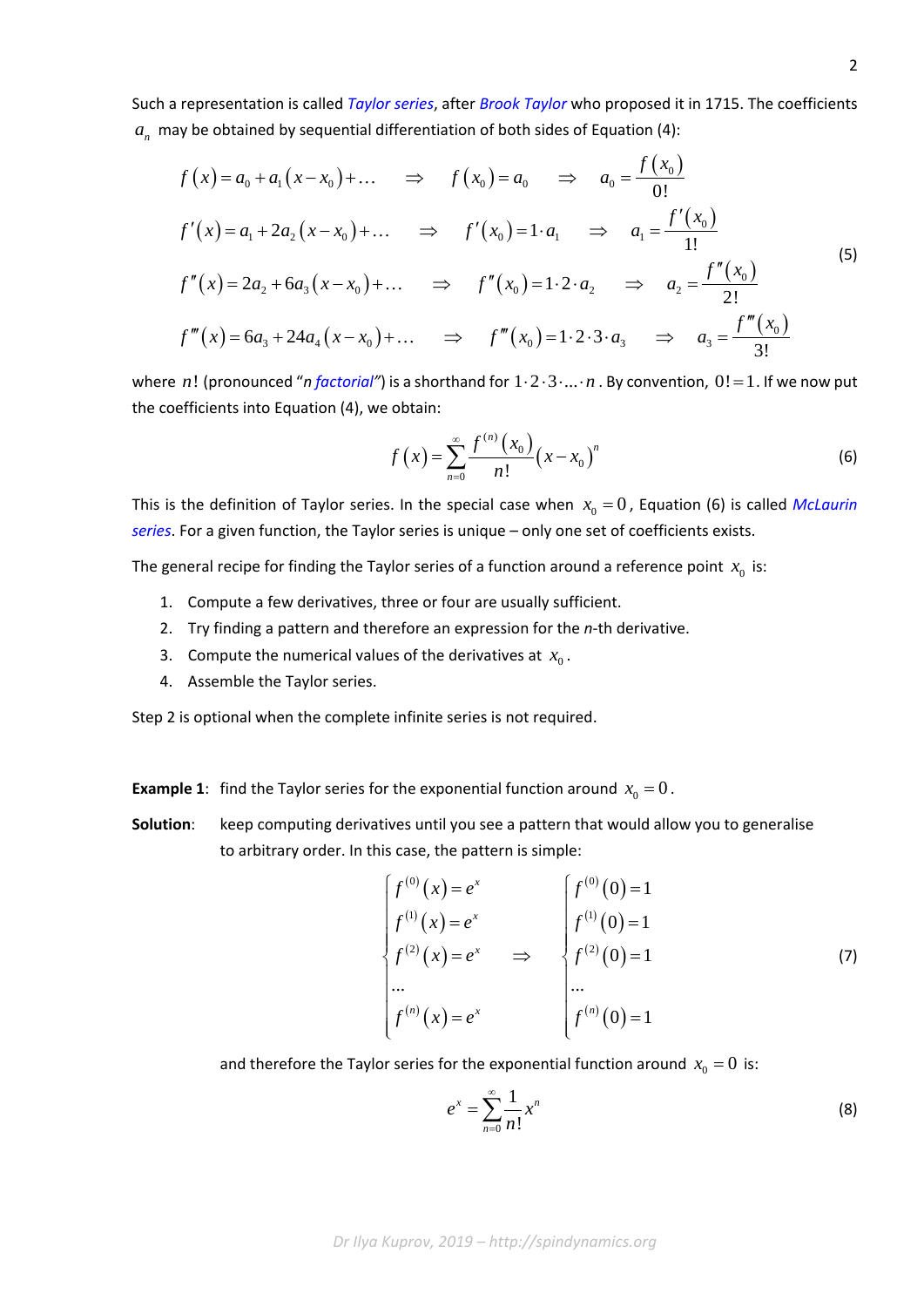**Example 2**: find the Taylor series for the natural logarithm function around  $x_0 = 1$ .

**Solution**: in this case, the pattern of derivatives is more complicated and takes a while to settle:

$$
\begin{cases}\nf^{(0)}(x) = \ln x \\
f^{(1)}(x) = +x^{-1} \\
f^{(2)}(x) = -1 \cdot x^{-2} \\
f^{(3)}(x) = +1 \cdot 2 \cdot x^{-3} \\
f^{(4)}(x) = -1 \cdot 2 \cdot 3 \cdot x^{-4} \\
\vdots \\
f^{(n)}(x) = (-1)^{n+1} (n-1)! x^{-n}\n\end{cases}\n\Rightarrow\n\begin{cases}\nf^{(0)}(1) = 0 \\
f^{(1)}(1) = +0! \\
f^{(2)}(1) = -1! \\
f^{(3)}(1) = +2! \\
f^{(4)}(1) = -3!\n\end{cases}
$$
\n(9)

and therefore the Taylor series is:

$$
\ln x = \sum_{n=1}^{\infty} \frac{(-1)^{n+1} (n-1)!}{n!} (x-1)^n = \sum_{n=1}^{\infty} \frac{(-1)^{n+1}}{n} (x-1)^n \tag{10}
$$

Note that the sum runs from 1 rather than zero because the zeroth term is missing.

## 2. Accuracy of a truncated Taylor series

Even a computer cannot in practice calculate infinitely many terms. With a finite number of terms, a Taylor series would be an approximation. The example if Equation (10) is explored in Figure 2.



*Figure 2. Natural logarithm function and its Taylor series around x0=1, truncated at orders 1, 2, 3, and 4.*

In the vicinity of the reference point  $x_0 = 1$ , the approximation is good, but its quality deteriorates as the distance from the reference point increases. This is to be expected from polynomials – for large values of the argument the leading power dominates, and the polynomial starts rising or falling steeply.

Systematic criteria exist for the approximation accuracy provided by a truncated Taylor series. An exact calculation of the error is not possible (that would be equivalent to computing infinitely many terms), but the following estimate is in practice useful: